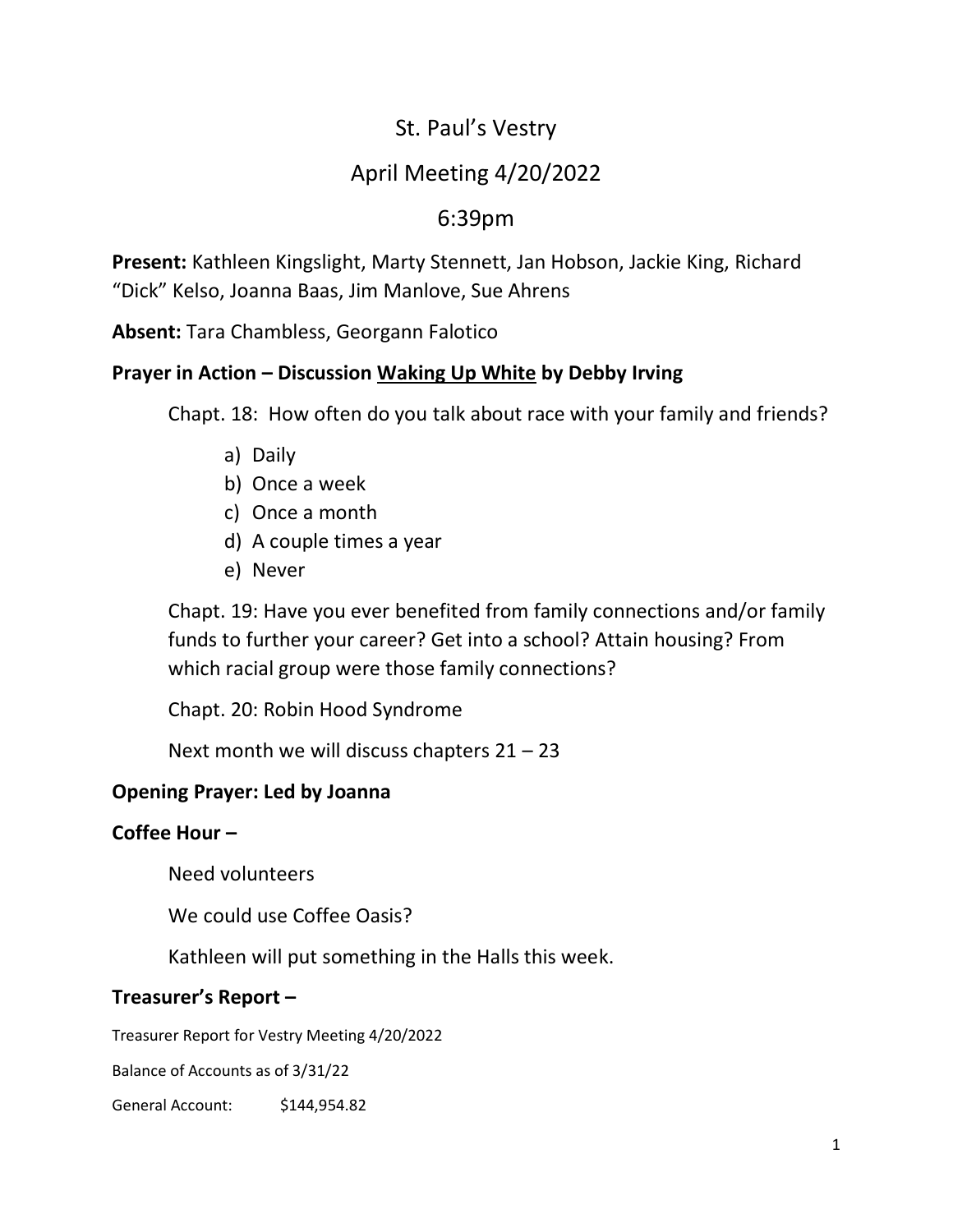| Rector's Discretionary: \$6,293.21 |            |
|------------------------------------|------------|
| Columbarium:                       | \$1,000.36 |
| Capitol Improvement: \$5,038.87    |            |

Sabbatical:  $$80.00$  \*\*Recommend we close and disperse funds to Rector for use on trip)

Special Giving for March was \$355.25 to Episcopal Relief and Development.

Rector's Discretionary was \$430.20

Grease Trap Drain was cleared for \$354.25 (waiting for funds from Lord's Neighborhood Diner)

We paid \$4,000 for Sanctuary Chairs. Thru 4/17 Chairs fundraiser has brought in \$3,320. We are at 83% of goal. (Anything over the goal, will go toward fabric protection.)

Waiting for the next step for the Video System purchases and contribution. \$10,521.41 available.

Concerns: pledge income is down to \$6,808.85. Budget monthly is \$8,319. Year to date is ok.

Income from Parking Lot continues in positive.

Church insurance sent us another \$78,013.19. Sent out in April, \$75,000 to RW Anderson. I just got another request to disburse \$75,000 again. We have only \$48,833.47. I have a call into our claims adjuster, Keith Gorman about this.

#### **Submitted by Jan Hobson, Treasurer St Paul's Bremerton**

| <b>FLOOD INCOME</b> | <b>INSURANCE</b>              |             | <b>REPAIRS</b>                         |
|---------------------|-------------------------------|-------------|----------------------------------------|
| \$174,862.34        |                               |             | \$34,042.06 24/7 FLOOD                 |
|                     |                               | \$95,000.00 | RW ANDERSON                            |
| \$78,013.19         |                               | \$75,000.00 | RW ABDERSON                            |
|                     | Balance Remaining \$48,833.47 |             |                                        |
|                     |                               |             |                                        |
| <b>DIF INCOME</b>   |                               |             |                                        |
| \$25,000            |                               | \$10,310.69 | MARK POTTER (LOWER TOWER) -Jan         |
|                     |                               | \$3,591.78  | MARK POTTER (UPPER TOWER) -Feb         |
|                     |                               | \$1,733.10  | MARK POTTER (COLUMBARIUM INSTALL) -Feb |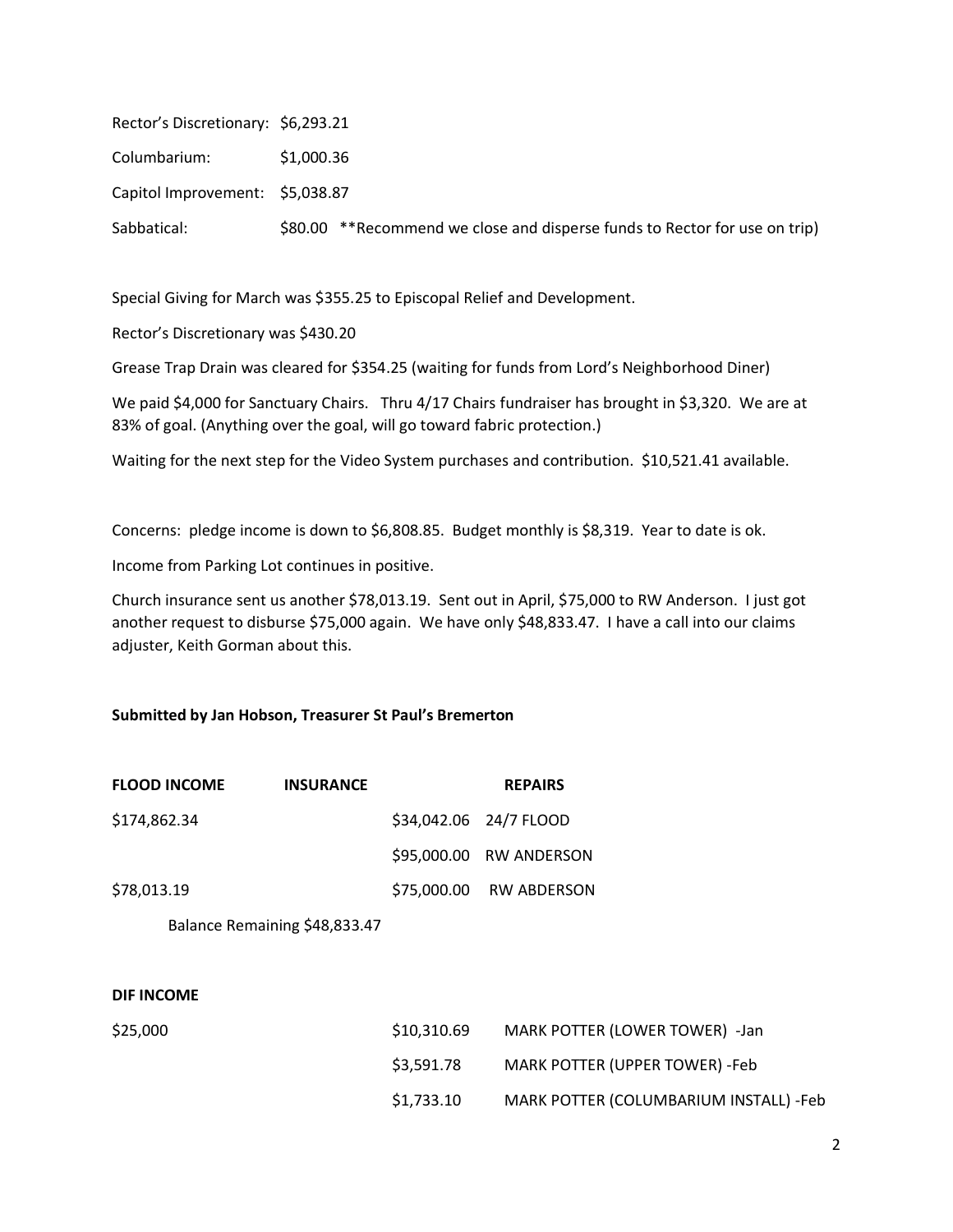#### \$4,000.00 ROBERT MASTIN III (100 Chairs) March

#### \$1,080.06 MARK POTTER (LEAK AND PH) –March

Balance Remaining \$4,284.37

Chairs Fundraiser: \$3,160 (4/10) total to date 79% of goal Funds for Audio/Video System: \$10,521.41

It was recommended that the Sabbatical account be closed, and the monies given to Mother Kathleen for her trip to Washington, D.C.

Marty moved that the Sabbatical account be closed and the monies given to Kathleen for her upcoming trip. Jim seconded the motion. The motion passed.

Reminders/updates of people's pledges need to be sent out in early May. Jim offered to say something in church on Sunday.

Joanna moved to accept the Treasurer's Report. Jim seconded the motion. The motion passed.

#### **Annual Audit Report –**

The annual audit report is coming up. There will be a meeting April 28<sup>th</sup> at 5pm at St. Paul's for those working on the report. Jim, Jackie, and Jan will be doing the report.

#### **Approval of March Meeting minutes –**

Jackie moved to accept the minutes. Marty seconded the motion. The motion passed.

#### **Building Status –**

The second phase of reconstruction starts next week. The ceiling will also be replaced. It could possibly be done by end of May.

#### **Pews-**

Abraham's House politely declined. Next will be Goodwill and St. Vincent's. If they refuse, the pews will go to the dump. Habitat for Humanity took half of the excess pews. We need to get rid of the rest. Jim will take pictures and contact Goodwill and St. Vincent's.

#### **Pancakes –**

Won't happen until the Parish Hall is done. Most likely in June.

We will have two services eventually.

#### **Inventory –**

Joanna can help Georgann with the music inventory.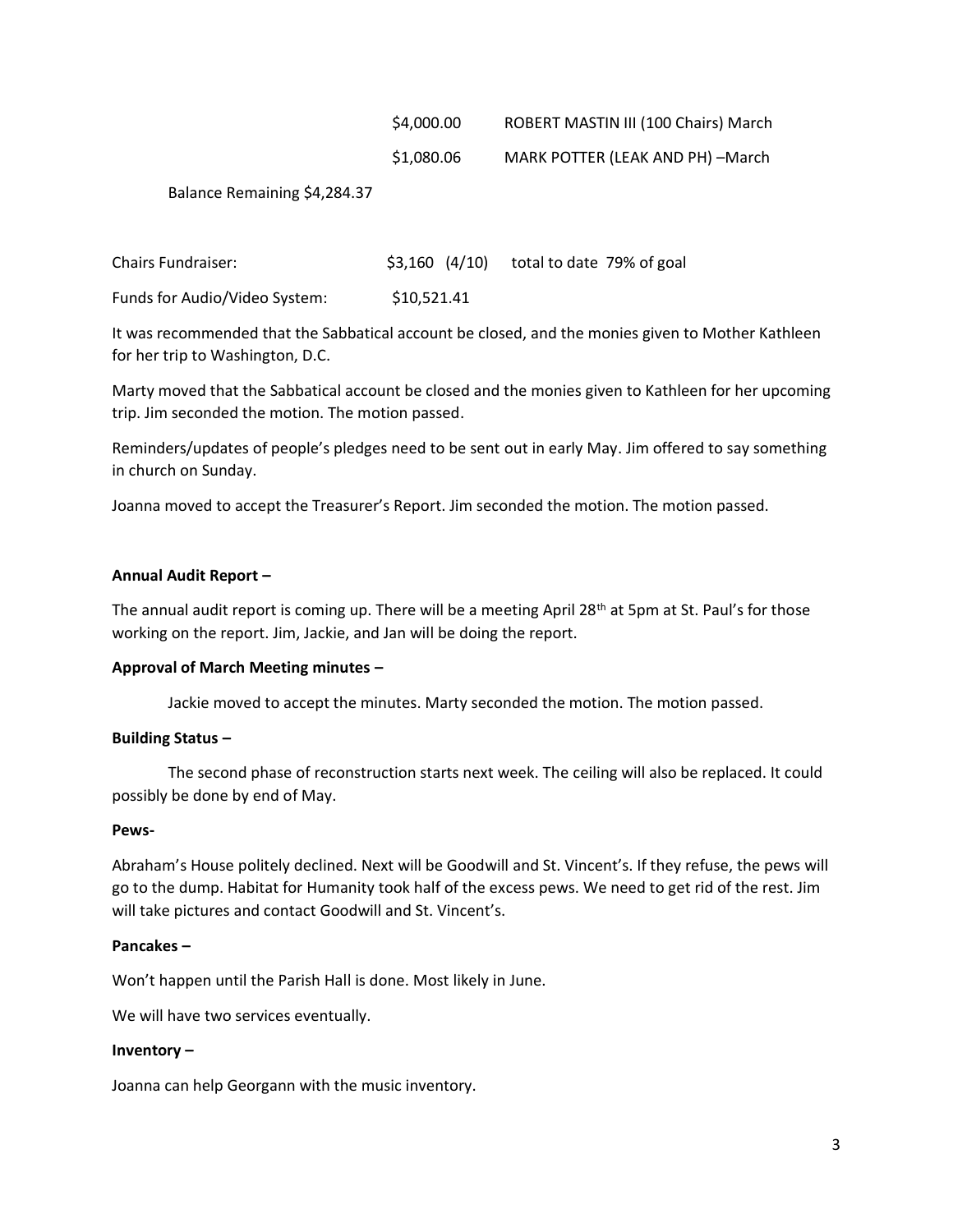#### **Endeavor Hill Church –**

Haven't been gathering due to COVID, but they were back last Saturday.

#### **Washington, D.C. trip –**

This is still happening unless Kathleen gets sick. She'll be speaking 10am on Monday morning. Only has four minutes to speak.

#### **Cursillo (Come & See) –**

The cut-off date for registering is April 27. Only 4 people have signed up. Unless more people sign up, it will be cancelled.

#### **Vestry Meal –**

We will meet at Maynard's in Silverdale on May 21<sup>st</sup> at 10am for breakfast.

#### **Exploring the Pandemic Impact on Congregations –**

Dear Congregations,

Thank you for your willingness to participate in the EPIC survey panel. We are grateful. Attached please find some more information from EPIC. They will be in touch with you within the next few weeks. If you have any questions between now and then, please let us know.

Wishing you all a blessed Holy Week and a joyous Easter,

### **Executive Office of the General Convention** | The Episcopal Church | 815 Second Ave. New York, NY 10017 | Parochial Report Tel (212) 716-6159 | Fax (212) 972-9322

*For information on Research and Statistics please visit: [https://www.generalconvention.org/research-and](https://www.generalconvention.org/research-and-statistics)[statistics](https://www.generalconvention.org/research-and-statistics)*

Kathleen has signed us up for this survey panel. We will get \$2500 for doing it. We are committed to:

Specifically, we commit to: • Participating in the entire five-year panel survey, even in the event of pastoral changes • Promptly completing the yearly key-informant surveys • Promptly completing the pastoral surveys • Conducting one survey of our congregation's membership in 2023 • Encouraging our members' participation in the study of our church • Promoting the study in local community and denominational settings

It ends in 2026.